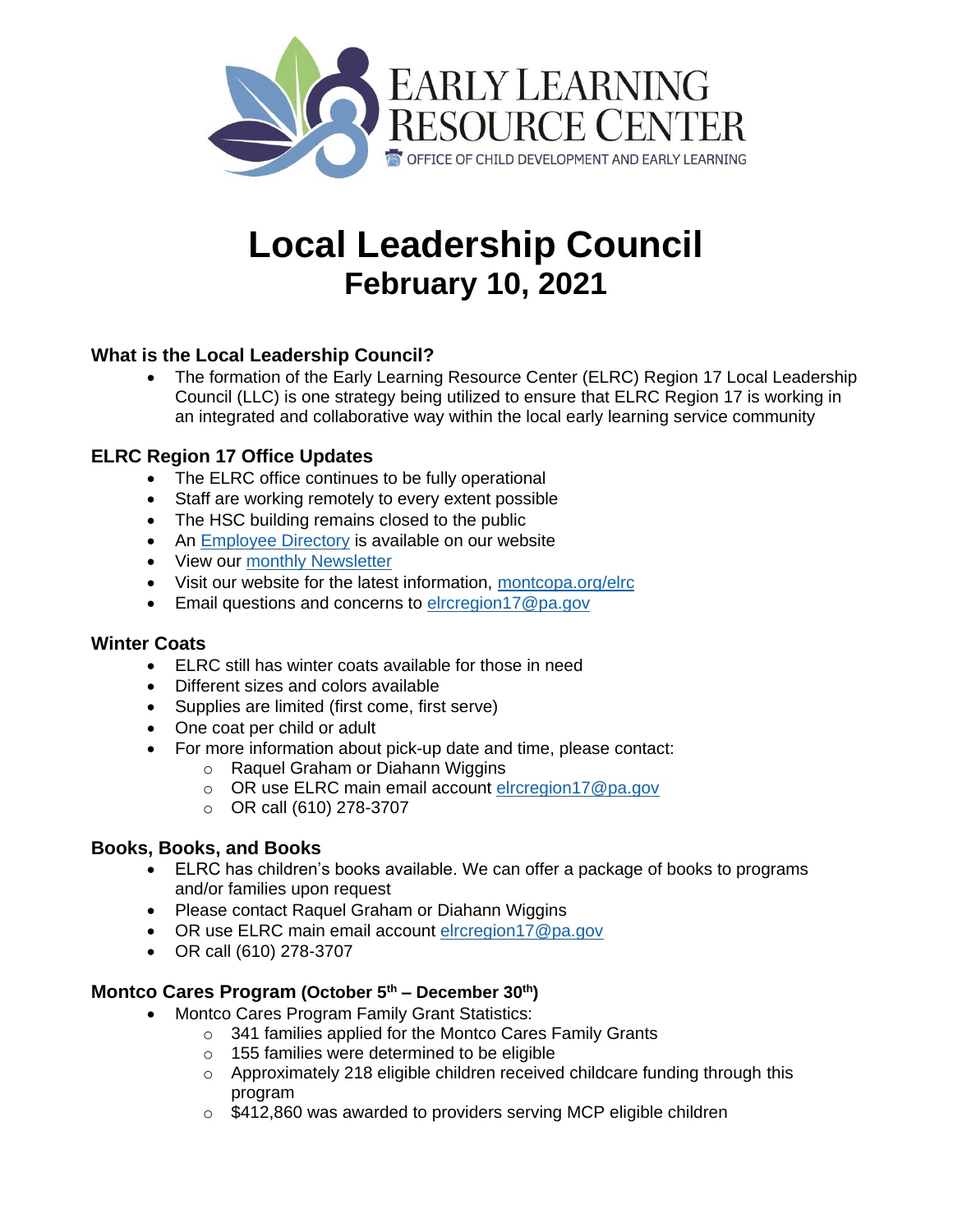- Montco Cares Program Provider Grant Statistics:
	- $\circ$  308 Applications were received for the Montco Cares Program Provider Grants
	- o 287 applications were found to be eligible
	- $\circ$  Grants ranged from \$2,100.00 to \$48,600.00 based on the DHS licensed capacity

#### **Reporting COVID-19 Cases**

- Child Care programs **MUST** contact certification, ELRC, & Office of Public Health to report positive cases
- To contact Office of Public Health:
	- $\circ$  Phone: (610) 278-6211 Call will go directly to voicemail
	- o Email: [MCSchoolsCovid19@montcopa.org](mailto:MCSchoolsCovid19@montcopa.org) This email account was set up for school districts but should also be used for child care programs in Montgomery **County**
- Website for additional info: [www.montcopa.org/COVID-19](http://www.montcopa.org/COVID-19)
- Email for general questions: [COVID19@montcopa.org](mailto:COVID19@montcopa.org)

# **COVID-19 Call Center**

- The COVID Call Center is open and accepting calls!
- Contact the call center at 1-833-875-3967
- Hours and Times of Operation: Monday Saturday (8:00 am to 8:00 pm)

#### **Health and Safety Regional Task Force Meeting on 1/27/2021**

- During this meeting, the Montco Office of Public Health shared the following valuable information
	- o Montco COVID-19 Exclusion and Return to School Recommendations Tool will be made available on ELRC 17 website after LLC Meeting
	- o Montco COVID-19 Testing Sites
		- Individuals will need to register for an appointment by website for phone call. The website and phone number make registering for an appointment easy.
		- Information on testing sites is available at [www.montcopa.org/COVID-19](http://www.montcopa.org/COVID-19)
- Quarantine recommendations if no symptoms are present We recognize quarantining for 10 days has now been stated by outside agencies as an appropriate amount of time to quarantine; however, we still recommend 14 days due to it being safer.
- COVID Vaccination Information
	- o COVID-19 vaccine and registration can be found at <https://www.montcopa.org/3660/COVID-19-Vaccine>
	- o This link provides information about the vaccine and the most up-to-date information on Montco COVID-19 vaccination Plan
	- o This link also includes very helpful FAQ's
	- $\circ$  After you register for an appointment, please do not share that link with others.
- OCDEL's FAQ's: COVID-19 Vaccine
	- o When will I know if I am eligible to receive the vaccine?
		- ECE professionals are included in PHASE 1B and not eligible statewide for vaccinations now unless they are 65 years of age or older or have an underlying medical condition that qualifies them for PHASE 1A
	- $\circ$  Will OCDEL register staff/coordinate locations for staff to receive the vaccine?
		- No. Please visit DOH's webpage<https://www.pa.gov/guides/get-vaccinated/>

# **ELRC 17 PPE Distribution Event**

ELRC 17 is hosting another PPE Distribution Event.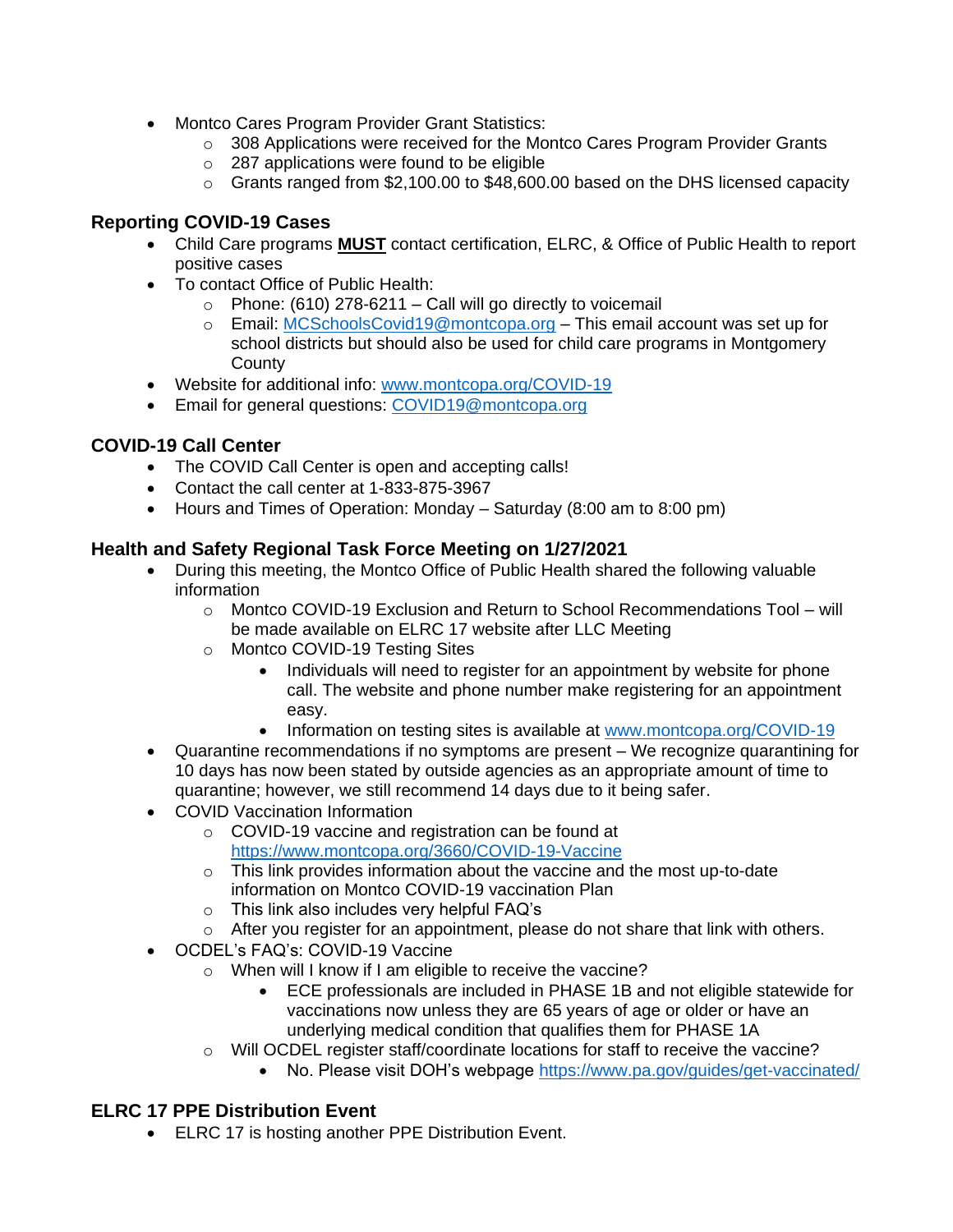- PPE Kits will be available for pick-up at 101 Brower Avenue, oaks, PA 19456 during the following dates and times:
	- o Tuesday February 16<sup>th</sup> 10:00 AM to 1:00 PM
	- $\circ$  Wednesday, February 17<sup>th</sup> 10:00 AM to 1:00 PM
	- $\circ$  Thursday, February 18<sup>th</sup> 10:00 AM to 1:00 PM-Cancelled due to inclement weather
- Kits include: 3-Ply medical face masks with ear loops; 20 disposable face shields; nonsurgical isolation gowns; 4 boxes of nitrile gloves; Hand sanitizer 8oz 62% alcohol with a flip top; hand sanitizer 16 oz hand pump; wipes 50 count; shoe covers; and infrared thermometer
- ELRC will send out a map of distribution event location the location of the building is the same as previous distribution events; however, the door to pick the kits up at has changed due to snow/ice
- 1 kit per location will be available
- Providers can send 1 representative to pick up kits for multiple locations
- Each PPE kit weighs approx. 65 pounds

#### **PPE for Providers**

- When a provider contacts office of Public Health with first positive COVID-19 case, OPH will send a pre-packaged PPE kit to the location
	- o Kits are limited. Only 1 kit per location at this time.
- ELRC 17 has an Open Purchase Order with SAFEWARE
	- o Providers can place orders with SAFEWARE for **FREE** PPE
	- o A new flyer is available with a price list
	- o SAFEWARE has created a new email account for orders and questions [mcoppe@safewareinc.com](mailto:mcoppe@safewareinc.com)
	- o Limit \$1,000.00 per location to start
	- o First come, first served
	- $\circ$  Currently there is plenty of funding available
	- o PPE will be delivered directly to the location
		- **DELIVERY ADDRESS MUST MATCH LOCATION ADDRESS IN PELICAN**
	- $\circ$  Thank you for your patience as ELRC continues to work with SAFEWARE to process and deliver orders

#### **Pandemic Relief Awards**

- Deadline for submitting applications is 2/12/2021
	- o No extension on deadline will be given at this time.
	- $\circ$  ELRC can accept applications until the end of the day on 2/12/2021
- To apply, visit [https://www.pakeys.org/application-now-open-child-care-covid-19](https://www.pakeys.org/application-now-open-child-care-covid-19-pandemic-relief-award) [pandemic-relief-award](https://www.pakeys.org/application-now-open-child-care-covid-19-pandemic-relief-award)
- Funding has been distributed regionally and ELRC has been asked to create waitlists

#### **Governor Wolf Announces Increase to Base Payment Rates for Child Care Providers Participating in Subsidized Child Care**

- o [https://www.governor.pa.gov/newsroom/wolf-administration-announces-increase-to](https://www.governor.pa.gov/newsroom/wolf-administration-announces-increase-to-base-payment-rates-for-child-care-providers-participating-in-subsidized-child-care/#:~:text=Effective%20March%201%2C%202021%2C%20base,child%20care%20providers%20currently%20sit)[base-payment-rates-for-child-care-providers-participating-in-subsidized-child](https://www.governor.pa.gov/newsroom/wolf-administration-announces-increase-to-base-payment-rates-for-child-care-providers-participating-in-subsidized-child-care/#:~:text=Effective%20March%201%2C%202021%2C%20base,child%20care%20providers%20currently%20sit)[care/#:~:text=Effective%20March%201%2C%202021%2C%20base,child%20care%20](https://www.governor.pa.gov/newsroom/wolf-administration-announces-increase-to-base-payment-rates-for-child-care-providers-participating-in-subsidized-child-care/#:~:text=Effective%20March%201%2C%202021%2C%20base,child%20care%20providers%20currently%20sit) [providers%20currently%20sit.](https://www.governor.pa.gov/newsroom/wolf-administration-announces-increase-to-base-payment-rates-for-child-care-providers-participating-in-subsidized-child-care/#:~:text=Effective%20March%201%2C%202021%2C%20base,child%20care%20providers%20currently%20sit)
- o Base payment rate for CCW has been increased Exciting news!
- o New rates go into effect on March 1, 2021
- o Each region has their own rate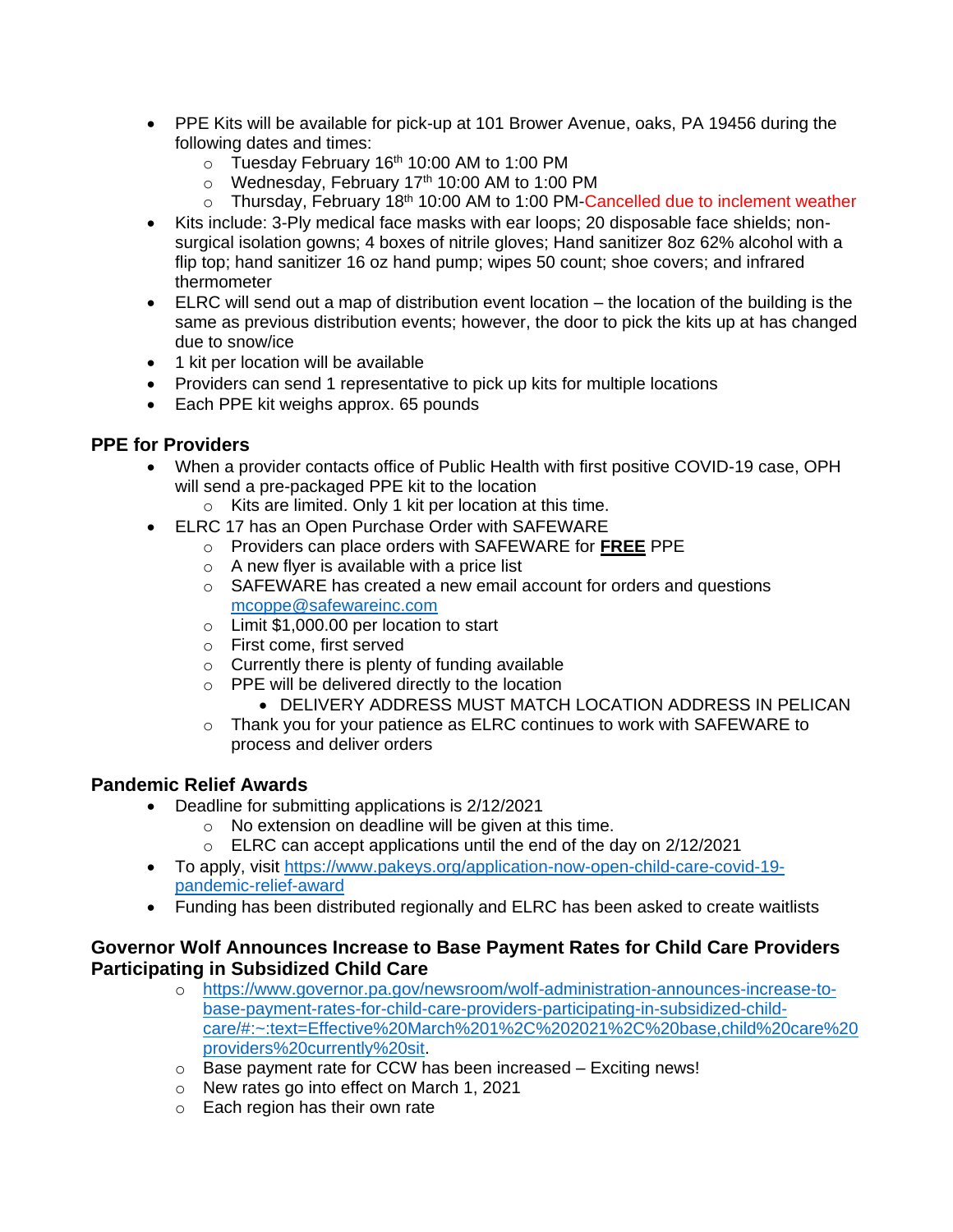# **Mina Abdollahi, ECE and IHE Coordinator - Updates on PDO**

- Reached  $2^{nd}$  half of 1<sup>st</sup> year
- Has enrolled 1,600 students in PDO funded CDA, AA or BA, and apprenticeship programs
- Eager to learn and understand the challenges that might have discouraged individuals from completing ECE degree or programs in the past
- PDO works to make sure classes offered are at convenient times, places, languages, and modalities for the local communities
- PDO works with employers and staff or with individuals
- Encourage everyone to visit website [https://ecepdo.phmc.org](https://ecepdo.phmc.org/)
- Contact information: [mabdollahi@phmc.org,](mailto:mabdollahi@phmc.org) (267) 822-8362

## **Jeanne Frantz, MA, Supervisor - Infant-Early Childhood Mental Health Southeast Region**

- IECMH Program is a program of the PA Office of Child Development and Early Learning administered by the PA Key
- Provides free services to early childhood practitioners within PA
	- o Currently conducting tele-consultation due to pandemic
		- o Work with "the adults"
		- o Services are designed to:
			- Support staff and family's knowledge and understanding of social emotional development and its impact on a child's overall educational success
			- Reduce the number of children suspended or expelled from childcare due to behavior issues
			- Connect systems and services on behalf of a child, family and program
- Services:
	- o Education and resources for providers that support the social-emotional development of young children in childcare setting
	- o Coaching and support of action plan strategies for providers and families
	- o Referral information for when children may benefit from specialized services
	- o Professional development events
	- o Services are Free of Charge and include:
		- Observation
		- Social-emotional screening
		- Partner with ECE professionals
		- Develop a child-specific action plan
		- Assist ECE professionals in communicating with families
		- Resources and referrals for a child and their family for specialized services
- For additional information, visit [https://www.pakeys.org/getting-started-ocdel](https://www.pakeys.org/getting-started-ocdel-programs/early-childhood-mental-health-ecmh/)[programs/early-childhood-mental-health-ecmh/](https://www.pakeys.org/getting-started-ocdel-programs/early-childhood-mental-health-ecmh/)
	-
- Contact info: [jeafra@pakeys.org,](mailto:jeafra@pakeys.org) (610) 717-6082

# **Announcements from Other Organizations, Questions, Comments, Concerns:**

- Jackie Groetsch from First Up
	- o Working hard to make voices of providers heard by legislators
	- $\circ$  Right now unique opportunity due to new legislators who've taken office
	- o Scheduling virtual meetings with legislators
		- If you would like to participate, reach out to Jackie
- Carol Szollose Visiting Nurse Association carol.szollose@vnacs.org
	- $\circ$  Anyone lacking health insurance has until the end of May 2021 to enroll in a health insurance plan
	- o Certified to help with these enrollments